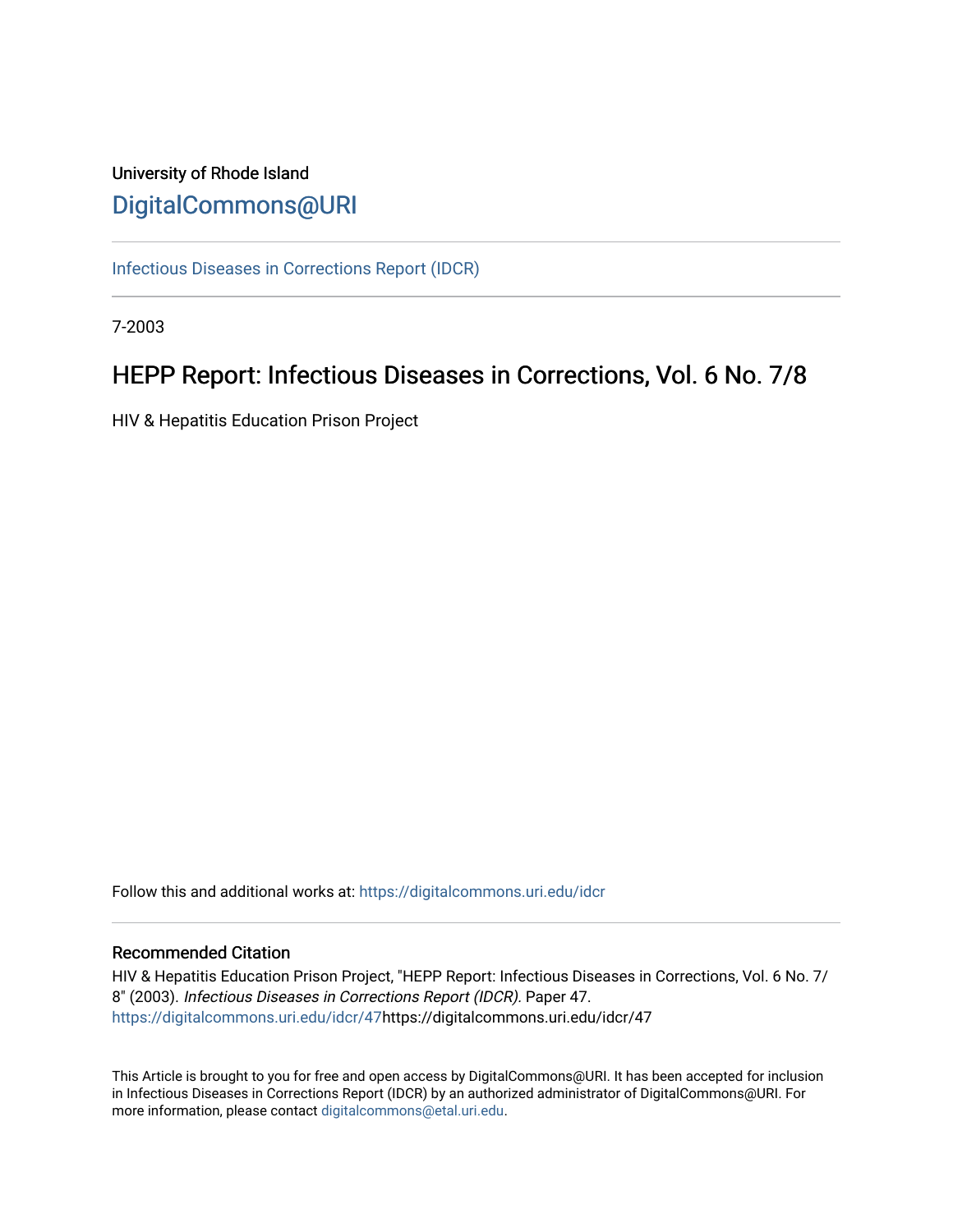

SPONSORED BY THE BROWN MEDICAL SCHOOL OFFICE OF CONTINUING MEDICAL EDUCATION.

# **ABOUT HEPP**

*HEPP Report, a forum for correctional problem solving, targets correctional physicians, nurses, administrators, outreach workers, and case managers. Published monthly and distributed by email and fax, HEPP Report provides up-to-the moment information HIV/AIDS, hepatitis, and other infectious diseases, as well as efficient ways to administer treatment in the correctional environment. Continuing Medical Education credits are provided by the Brown University Office of Continuing Medical Education. HEPP Report is distributed to all members of the Society of Correctional Physicians (SCP) within the SCP publication, CorrDocs (www.corrdocs.org).*

### **CO-CHIEF EDITORS Joseph Bick, M.D.**

*Director, HIV Treatment Services, California Medical Facility, California Department of Corrections*

> **Anne S. De Groot, M.D.** *Director, TB/HIV Research Lab, Brown Medical School*

### **DEPUTY EDITORS Frederick L. Altice, M.D.** *Director, HIV in Prisons Program, Yale University AIDS Program*

**David P. Paar, M.D.** *Director, AIDS Care and Clinical Research Program, University of Texas, Medical Branch*

**Stephen Tabet, M.D., M.P.H** *University of Washington and Northwest AIDS Education and Training Center*

### **SUPPORTERS**

*HEPP Report is grateful for the support of the following companies through unrestricted educational grants: Major Support: Abbott Laboratories, Agouron Pharmaceuticals, and Roche Pharmaceuticals. Sustaining: Boehringer Ingelheim Pharmaceuticals, Gilead Sciences, Inc., GlaxoSmithKline, Merck & Co. and Schering-Plough.*

### *By Anne S. De Groot\*, M.D., and Roland C. Merchant\*\*, M.D., M.P.H., Brown University* **Hepatitis B, C, and HIV Post-exposure Prophylaxis in Correctional Settings**

Consider these real-life scenarios:

• Two HIV-infected inmates (one also infected with hepatitis B) shared injecting-drug needles with at least 104 inmates in an Australian prison. • A male inmate was repeatedly sexually

assaulted by a prisoner who was known to be HIV- and hepatitis C-infected.

• A male inmate reported having unprotected, anal receptive consensual sex with someone of unknown hepatitis and HIV status.

• A female inmate was stuck by a needle she found while cleaning a bathroom.

How should these blood or body fluid exposures be managed in the correctional setting, and what are the infections of concern? Are correctional professionals prepared to manage these exposures?

HIV transmission is believed to be a rare consequence of blood or body fluid exposures in the correctional setting. However, if transmission occurs, the consequences are permanent and potentially deadly. Likewise, hepatitis C and hepatitis B transmission can lead to lifelong illness and sometimes a shortened life expectancy. Fortunately, post-exposure interventions that might reduce the transmission risk, and thereby diminish the consequences of an exposure, do exist and appear to be effective.

Post-exposure prophylaxis (PEP) protocols that incorporate such interventions have been implemented in many settings, particularly for health care staff. However, few correctional institutions have implemented blood or body fluid post-exposure protocols for inmates exposed to bloodborne pathogens by any route (injection-drug use, consensual sex, or sexual assault). This deficit is especially noteworthy given recent calls for PEP implementation in jails and prisons.<sup>1,2</sup> Given the acceptance of PEP outside the correctional setting, adoption of PEP protocols in the correctional setting may help reduce the legal, emotional, and medical ramifications of an exposure event for this vulnerable population.

Of course, prevention of blood or body fluid exposures is preferable over post-exposure interventions since such post-hoc measures are not completely effective, are costly, and carry the potential for adverse side effects. However, not all expo-

sures can be prevented, particularly in jails and prisons. It therefore is advisable that both pre- and post-exposure bloodborne pathogen transmission preventive measures be enacted in correctional settings.

In this article we discuss the management of PEP for incarcerated individuals. Of course, the same principles also apply to the management of a postexposure intervention for correctional staff. The risk for transmission of three common bloodborne infections - HIV, hepatitis B (HBV) and hepatitis C (HCV) - is reviewed, as well as PEP options for potential exposures to these pathogens.

### **Transmission Risk**

Bloodborne pathogen transmission depends upon the nature of the exposure and the infectious status of the exposure source. Prisoners are at risk for HIV, HBV, and HCV infections from sexual contacts, medical percutaneous injuries, and injecting-drug paraphernalia sharing. The transmission risk from these events is influenced by the amount of infectious material involved, the characteristics of the event, and the severity of the exposure source's illness.

The risk of infection following a given blood or body fluid exposure depends first and foremost upon the likelihood that the exposure source is infected. In the correctional setting, the likelihood of the source being infected with HIV, HBV or HCV is higher than outside the prison walls. Correctional professionals are familiar with the high prevalence of HIV, HCV, and HBV in inmate populations, ranging as high as 3% for HIV (and up to 8.5% in some state prison systems<sup>3</sup>) and 35% for HCV.<sup>4,5</sup> Data have recently been released from the Maryland AIDS Administration announcing that one in three prison inmates in Maryland is infected with HIV, syphilis, HBV, or HCV - many having more than one infection.<sup>6</sup>

### *Continued on page 2*

## **WHAT'S INSIDE** HEPPigram pg 5 Ask the Expert pg 6 Inside News pg 8 Self-Assessment Test pg 9

Brown Medical School | Providence, RI 02912 | 401.277.3651 | fax: 401.277.3656 | www.hivcorrections.org *If you have any problems with this fax transmission please call 800.748.4336 or e-mail us at HEPP@corrections.net*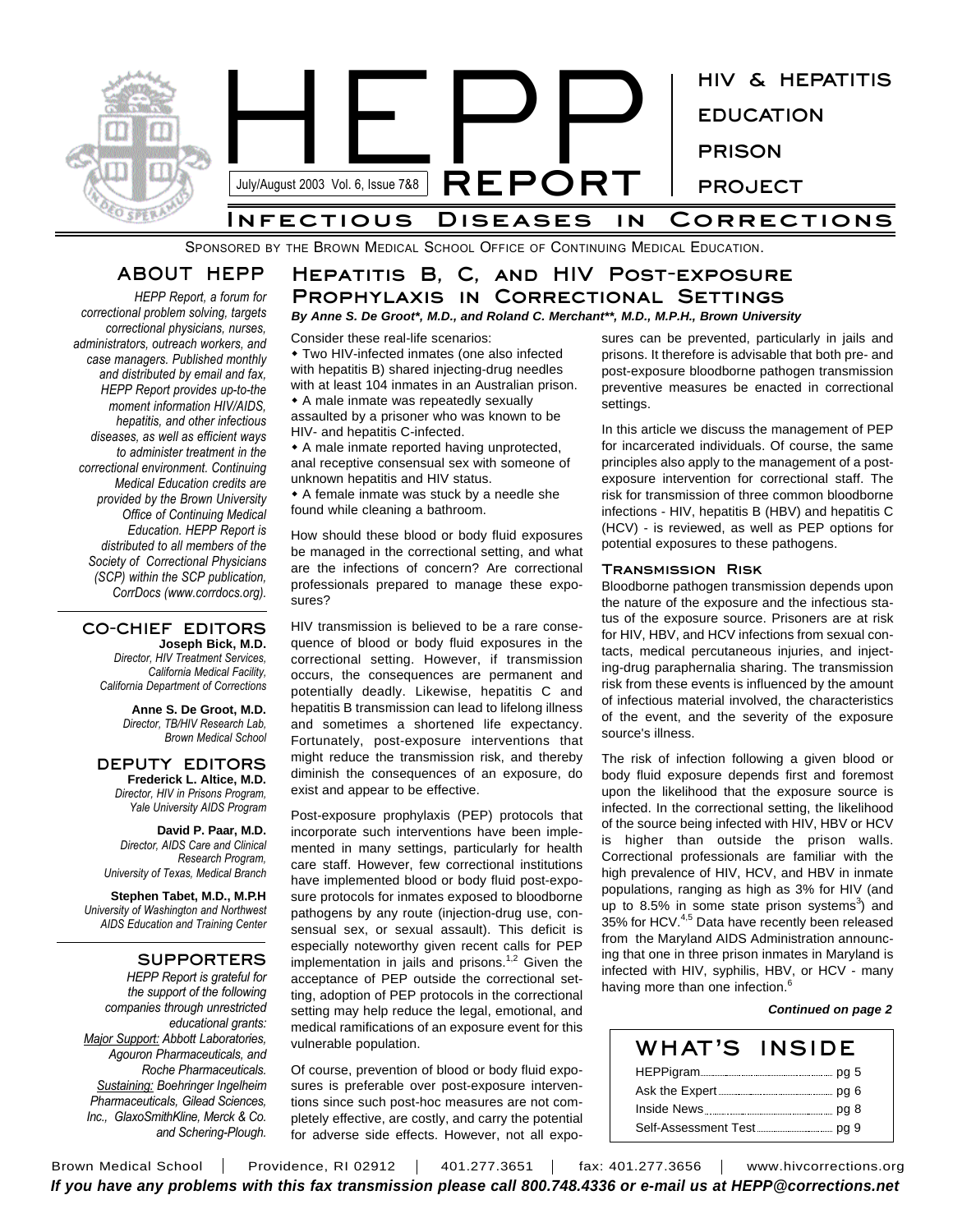### **Hepatitis B, C, and...** *(continued from page 1)*

### **Transmission Estimates HIV Transmission**

HIV transmission estimates vary by the type of exposure. Per-event transmission probability estimates are 0.3% - 0.4% after a percutaneous (e.g., needlestick) exposure, and 0.09% after a mucous membrane exposure.<sup>8</sup> The risk for HIV transmission per episode of intravenous needle or syringe sharing is estimated at 0.7%. 7 The risk for HIV transmission per episode of receptive penile-anal sexual intercourse is estimated at 0.1% - 3%, while the risk per episode of receptive vaginal intercourse is estimated at 0.1% - 0.2%. No published estimates of the risk for transmission from receptive oral exposure exist, but instances of suspected transmission have been reported.<sup>7</sup>

These estimates are approximate, and depend upon other factors, such as the stage of HIV disease of the exposure source, the presence of other sexually transmitted diseases, and effective use of antiretroviral medication with suppression of viral load.

According to Centers for Disease Control and Prevention (CDC) PEP guidelines, several factors could affect the risk of HIV transmission after exposure. The risk is increased after an exposure to a large quantity of blood from the source (e.g., a device visibly contaminated with blood, a procedure that involved a needle being placed directly in a vein or artery, a deep injury, etc.), as well as from exposure to a source with an advanced HIV infection (i.e., a high viral load).<sup>8</sup>

### **HBV Transmission**

According to the CDC, the risk of HBV infection is primarily related to the degree of contact with blood and the hepatitis B e antigen (HBeAg) status of the source. <sup>8</sup> Exposures to sources harboring HBeAg confer a greater risk of HBV transmission. In studies of health care workers who sustained injuries from needles contaminated with blood positive for both HBsAg and HBeAg, the risk of developing clinical hepatitis was 22% - 31% and the risk of serologic evidence of HBV infection was 37% - 62%. In comparison, the risk of developing clinical hepatitis from a needle contaminated with HBsAg-positive, HBeAgnegative blood was 1% - 6%, while the risk of developing serologic evidence of HBV infection was 23% - 37%.<sup>8,9</sup>

The highest risk for transmission of HBV is through exposure to blood, although saliva, semen, sweat, feces, and bile may contain infectious particles. However, most body fluids contain low quantities of infectious HBV, and are therefore not efficient transmitters of infection. 8

### **HCV Transmission**

Although less well understood, HCV is likely

### **TABLE 1: Occupational HIV PEP\***\*

| <b>Exposure type</b>                                                                                        | <b>Source infection status</b>                                                      |                                                                                               |                                            |
|-------------------------------------------------------------------------------------------------------------|-------------------------------------------------------------------------------------|-----------------------------------------------------------------------------------------------|--------------------------------------------|
|                                                                                                             | Asymptomatic HIV<br>infection or known<br>low viral load<br>$\leq$ 1,500 copies/mL) | Symptomatic HIV<br>infection, AIDS,<br>acute seroconver-<br>sion, or known<br>high viral load | Unknown HIV<br>status or<br>unknown source |
| Percutaneous injury, less<br>severe (e.g., solid needle<br>or superficial injury)                           | 2-drug PEP                                                                          | 3-drug PEP                                                                                    | 2-drug PEP                                 |
| Percutaneous injury, more<br>severe (e.g. large-bore hol-<br>low needle, deep puncture)                     | 3-drug PEP                                                                          | 3-drug PEP                                                                                    | 2-drug PEP                                 |
| Mucous membrane expo-<br>sures and nonintact skin*<br>exposures, small volume<br>(i.e., a few drops)        | 2-drug PEP                                                                          | 2-drug PEP                                                                                    | 2-drug PEP                                 |
| Mucous membrane expo-<br>sures and nonintact skin*<br>exposures, large volume<br>(i.e., major blood splash) | 2-drug PEP                                                                          | 3-drug PEP                                                                                    | 2-drug PEP                                 |

*\*For skin exposures, follow-up is indicated only if there is evidence of compromised skin integrity (e.g., dermatitis, abrasion, or open wound).*

*\*\*Some state departments of health (DOH) have published alternative guidelines. Consult with your local DOH to see whether state-level guidelines exist.* 

*Table adapted from the Centers for Disease Control and Prevention, MMWR 2001, Vol. 50, No. RR-11.*

transmitted in the same manner as HIV and HBV.<sup>10</sup> Transmission rarely occurs from mucous membrane exposures to blood, and rarely, if at all, after percutaneous exposures to blood with needles that are not hollow bore. The risk for transmission from exposure to fluids or tissues other than HCV-infected blood has not been quantified, but is expected to be low. The average risk of anti-HCV seroconversion after an accidental percutaneous exposure to an HCV-infected source is 1.8%, with a range of 0%-7%.<sup>8</sup>

### **PEP Options HIV PEP**

HIV PEP involves two or three antiretroviral medications that are begun no later than 72 hours after a potential HIV exposure (within 24 hours is best) and taken for 28 days. $11,12$ HIV PEP efficacy, although not proven through randomized, placebo-controlled trials, is suggested from clinical trials that showed a reduction of perinatal HIV prevention with antiretroviral medications use, animal studies which employed various chemoprophylactic regimens, immunologic investigations on HIV transmission mechanisms, and a multi-national observational study of health care workers demonstrating decreased HIV transmission among those who took zidovudine after a percutaneous injury. 13

For more detail on the management of occupational blood exposures to HIV, see the HEPPigram on page 5.

The CDC currently only endorses HIV PEP for health care workers who have been possibly exposed to HIV at their workplace.<sup>7,8</sup> A number of other groups in the US and elsewhere have created their own HIV PEP recommendations or guidelines for people who are not health care workers and have sustained so-called "nonoccupational" exposures to HIV, such as from sexual contact or injecting-drug use.<sup>2,14,15</sup> California and New York have statewide guidelines on HIV PEP after sexual assault, Massachusetts has a clinical advisory on HIV PEP, and Rhode Island has Department of Health-endorsed guidelines on HIV PEP provision after all types of potential HIV exposures.<sup>16,17,18,19</sup> New York is expected to release similar comprehensive HIV PEP guidelines soon, and the CDC is considering recommendations for nonoccupational PEP.

### **HBV PEP**

The CDC recommends vaccinating any nonimmune person who is potentially exposed to hepatitis B from any type of transmissible event.<sup>5,20</sup> The CDC reserves hepatitis B immunoglobulin for unvaccinated individuals, and those who failed to respond serologically to HBV vaccine who are then exposed to infectious body fluids from someone with known or suspected hepatitis B infection. Although the efficacy of HBV PEP has not been validated by randomized, blinded, placebo-controlled trials, HBV PEP experiments using vaccinations and/or immunoglobulin infusions in the perinatal and occupational settings provide strong evidence suggesting efficacy.<sup>8</sup>

Management of HBV exposure involves determining the HBV status of the source, if the source is known. Treatment of the exposed individual can be delayed for up to three days until this information is available.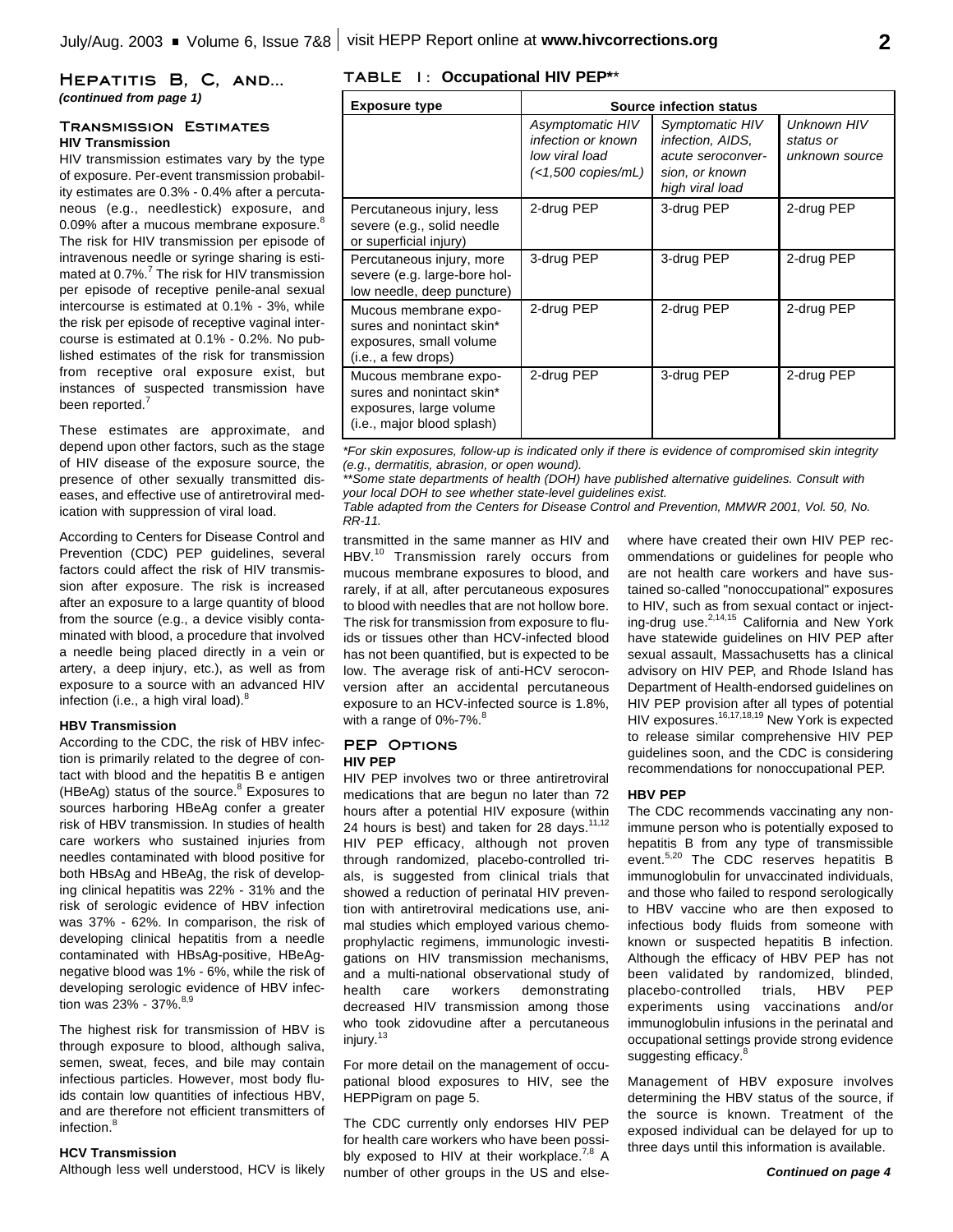# **Letter from the Editor**

*Dear Correctional Colleagues:*

### *True or False?*

*1. Many incarcerated injection drug users (IDUs) who don't have access to drug treatment or needle exchange will continue to share needles while in jail or prison.*

*2. Although the "war on drugs" has led to a dramatic increase in the number of incarcerated IDUs, few of these inmates have access to drug treatment while in jail or prison.*

*3. Correctional officers, janitorial and medical staff, and others working in jails and prisons are regularly stuck with needles discarded by inmates who don't have access to needle exchange or drug treatment.*

*4. The Centers for Disease Control and Prevention endorses needle exchange as one component of an effective drug policy.*

*5. Many inmates will have unprotected sex while incarcerated.*

*6. Condoms are known to be highly effective in preventing the transmission of HIV and other sexually transmitted diseases.*

*7. Jails and prisons that have made condoms available to inmates have had few or no disciplinary problems associated with condom distribution and use.*

#### *Answers:*

*1: True 2: True 3: True 4: True 5: True 6: True 7. True*

*Because most of us who practice medicine in correctional facilities are currently prohibited from providing our patients the tools for PREP (pre-exposure prevention), it is our responsibility to be well versed in PEP (post-exposure prophylaxis) for potential bloodborne pathogen exposures. In this month's HEPP Report, Drs. Anne De Groot and Roland Merchant provide an excellent overview of this important topic. It is my hope that some day harm reduction measures will be so fully integrated into correctional health maintenance programs that the information contained in this month's main article will be mostly of historical interest.*

*Also this month, Dr. Chris Behrens provides the expert response to a PEP case provided by Kate Willner and Dr. Stephen Tabet. After reading this issue, you will have a better understanding of the infectious risks associated with various blood and body fluid exposures, and be familiar with the recommended management of individuals who have been exposed to blood borne pathogens.*

*Sincerely yours,*

munh Bick

*Joseph Bick, M.D.*

# **Subscribe to HEPP Report**

Fax to **617-770-3339** for any of the following: *(please print clearly or type)*

|                                                                                                                                      | Yes, I would like to add/update/correct (circle one) my contact information for my complimentary<br>subscription of HEPP Report fax/email newsletter. |  |                                  |
|--------------------------------------------------------------------------------------------------------------------------------------|-------------------------------------------------------------------------------------------------------------------------------------------------------|--|----------------------------------|
| Yes, I would like to sign up the following colleague to receive a complimentary subscription of<br>HEPP Report fax/email newsletter. |                                                                                                                                                       |  |                                  |
|                                                                                                                                      | Yes, I would like my HEPP Report to be delivered in the future as an attached PDF file in an<br>email (rather than have a fax).                       |  |                                  |
|                                                                                                                                      |                                                                                                                                                       |  |                                  |
| <b>CHECK ONE:</b>                                                                                                                    | O Physician C Physician Assistant C Nurse/Nurse Practitioner<br>O Pharmacist C Medical Director/Administrator C HIV Case Worker/Counselor             |  | O Nurse Administrator<br>O Other |
|                                                                                                                                      | ADDRESS:___________________________CITY: ____________________STATE:____ ZIP: ________                                                                 |  |                                  |
|                                                                                                                                      |                                                                                                                                                       |  |                                  |
|                                                                                                                                      |                                                                                                                                                       |  |                                  |
|                                                                                                                                      |                                                                                                                                                       |  |                                  |

**Faculty Disclosure**

In accordance with the Accreditation Council for Continuing Medical Education Standards for Commercial Support, the faculty for this activity have been asked to complete Conflict of Interest Disclosure forms. Disclosures are listed at the end of articles. All of the individual medications discussed in this newsletter are approved for treatment of HIV and hepatitis unless otherwise indicated. For the treatment of HIV and hepatitis infection, many physicians opt to use combination antiretroviral therapy which is not addressed by the FDA.

> **Senior Advisors** Karl Brown, M.D. *Rikers Island Jail*

John H. Clark, M.D., M.P.H., F.S.C.P. *Los Angeles County Sheriff's Department*

> Theodore M. Hammett, Ph.D. *Abt Associates*

Ned E. Heltzer, R.Ph., M.S. *Heltzer Associates*

Ralf Jürgens *Canadian HIV/AIDS Legal Network*

Joseph Paris, Ph.D., M.D. *CCHP Georgia Dept. of Corrections*

Renee Ridzon, M.D. *Bill & Melinda Gates Foundation*

Mary Sylla, J.D. *CorrectHELP: Corrections HIV Education and Law Project*

David Thomas, M.D., J.D. *Division of Correctional Medicine, NovaSoutheastern University College of Osteopathic Medicine*

Louis C. Tripoli, M.D., F.A.C.F.E. *Correctional Medical Institute, Correctional Medical Services*

Lester Wright, M.D. *New York State Department of Corrections*

**Associate Editors** Scott Allen, M.D. *Rhode Island Department of Corrections*

Peter J. Piliero, M.D. *Associate Professor of Medicine, Consultant, New York State Department of Corrections, Albany Medical College*

Dean Rieger, M.D. *Indiana Department of Corrections*

Josiah Rich, M.D. *Brown University School of Medicine, The Miriam Hospital*

> Steven F. Scheibel, M.D. *Regional Medical Director Prison Health Services, Inc.*

> David A. Wohl, M.D. *University of North Carolina*

> > **Managers** Craig Grein *Brown University*

Michelle Gaseau *The Corrections Connection*

**Layout** Kimberly Backlund-Lewis *The Corrections Connection*

**Distribution** *Screened Images Multimedia*

**Managing Editor** Elizabeth Herbert *HIV/Hepatitis Education Prison Project*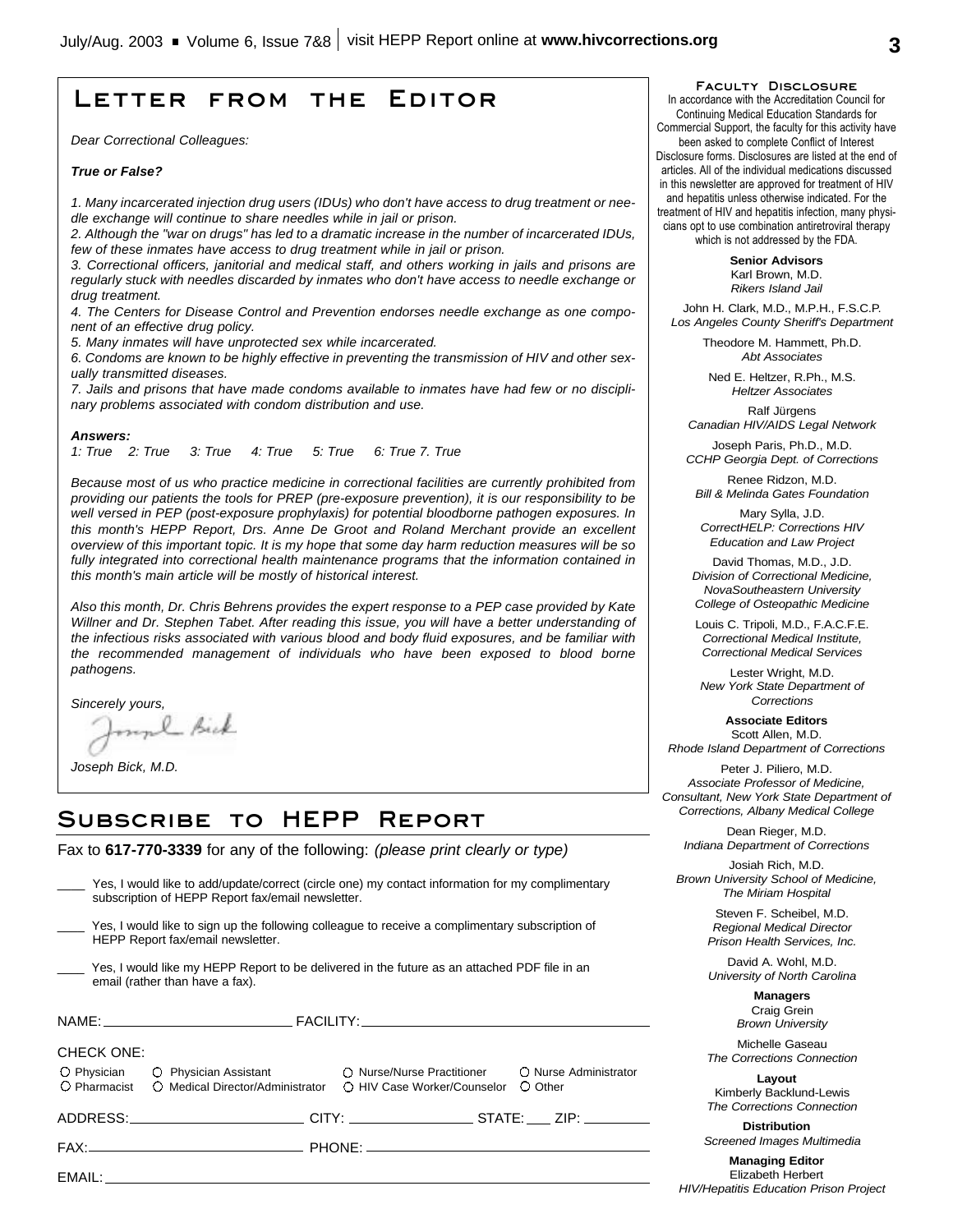### **Hepatitis B, C, and...** *(continued from page 2)*

All correctional employees should be vaccinated against HBV. The CDC also recently recommended that susceptible inmates be vaccinated as well. Vaccinating inmates in prisons has been demonstrated to be feasible and cost-saving from both the prison and community perspectives. 5

### **HCV PEP**

The CDC does not currently recommend any form of HCV post-exposure prophylaxis following potential HCV exposures. However, if acute HCV infection is confirmed in the exposed person, recent data suggest that early treatment of the acute infection with alpha interferon may be highly effective in preventing the development of chronic HCV infection. 21 Therefore, individuals who are exposed to HCV should be referred to experienced clinicians who can provide updated counseling and treatment.

### **PEP Experience in the Correctional Setting**

A recent article published in the Medical Journal of Australia describes a cohort study conducted in two Australian prisons involving HIV, HBV, and HCV transmission and PEP.<sup>1</sup> Two inmates infected with HIV and HCV (one of whom also had chronic HBV), and more than 100 inmates who shared needles and syringes with either of the two were followed in this study.

The two source patients (in two different prisons) informed the staff at their respective medical clinics that they had shared needles with other injecting-drug users within the previous weeks. One inmate identified his sharing partners, while the other inmate did not. Inmates in both prisons who may have shared needles with the source cases were contacted and were invited to attend the prison clinic if they had shared needles or syringes during a specified period (the period of possible contact with the source patients). One hundred and seventy inmates attended the clinic in response to the invitation, and 104 inmates were determined to be potentially exposed.

Of the 104 inmates potentially exposed to HIV, 56 had been exposed within the previous 72 hours and were therefore eligible based upon the prison's protocol for post-exposure prophylaxis (PEP). Forty-six inmates (82% of those eligible) were offered PEP, and 34 of these (74%) elected to receive it. Thirty-four men took PEP with zidovudine (AZT) and lamivudine (3TC) for an average of 18 days. Some trading of PEP drugs was reported amongst prisoners and as a result prison health staff began administering PEP as directly observed therapy (DOT). Only eight (24% of the 34) completed the full PEP course of 28 days. Among the 26 inmates who did not complete the full course of PEP, 11 did not give a reason for stopping, though

### **TABLE 2: HBV PEP**

| <b>Vaccination and</b><br>antibody response<br>status of exposed<br>workers* | <b>Treatment</b>                                                                                                                                                                                  |                                |                                                                                                                                                                                                |
|------------------------------------------------------------------------------|---------------------------------------------------------------------------------------------------------------------------------------------------------------------------------------------------|--------------------------------|------------------------------------------------------------------------------------------------------------------------------------------------------------------------------------------------|
|                                                                              | <b>Source HBsAg</b><br>positive                                                                                                                                                                   | Source HBsAg<br>negative       | Source unknown or not<br>available for testing                                                                                                                                                 |
| Unvaccinated                                                                 | HBIG** x 1 and initi-<br>ate HB vaccine<br>series                                                                                                                                                 | Initiate HBV<br>vaccine series | Initiate HBV vaccine series                                                                                                                                                                    |
| <b>Previously vacci-</b><br>nated, known<br>responder***                     | No treatment                                                                                                                                                                                      | No treatment                   | No treatment                                                                                                                                                                                   |
| <b>Previously vacci-</b><br>nated, known non-<br>responder <sup>^</sup>      | HBIG x 1 and initiate<br>revaccination or<br>HBIG $x$ 2 <sup><math>\land</math></sup>                                                                                                             | No treatment                   | If known high risk source,<br>treat as if source were<br>HbsAg positive                                                                                                                        |
| <b>Previously vacci-</b><br>nated, antibody<br>response<br>unknown           | Test exposed person<br>for anti-HBs^^^<br>1. If adequate***, no<br>treatment is neces-<br>sary<br>2. If inadequate <sup><math>\wedge</math></sup> ,<br>administer HBIG x 1<br>and vaccine booster | No treatment                   | Test exposed person for<br>anti-HBs<br>1. If adequate***, no treat-<br>ment is necessary<br>2. If inadequate <sup>^</sup> , adminis-<br>ter vaccine booster and<br>recheck titer in 1-2 months |

*\*Persons who have previously been infected with HBV are immune to reinfection and do not require postexposure prophylaxis.*

*\*\*Hepatitis B immune globulin; dose is 0.06mL/kg intramusclarly.*

*\*\*\*A responder has adequate levels of serum antibody to HbsAg (i.e., anti-HBs greater than or equal to 10 IU/mL).*

*^A nonresponder has inadequate response to vaccination (i.e., serum anti-HBs < 10 IU/mL). ^^The option of giving one dose of HBIG and reinitiating the vaccine series is preferred for nonresponders who have not completed a second three-dose vaccine series. For persons who previously completed a second vaccine series but failed to respond, two doses of HBIG are preferred. ^^^Antibody to HBsAg*

*Table adapted from the Centers for Disease Control and Prevention, MMWR 2001, Vol. 50, No. RR-11.*

some discontinuation occurred when the inmates were transferred or released. The authors conclude that another reason for stopping therapy may have been the use of DOT, instituted after the pill trading was discovered.

No cases of HIV infection were found at follow-up testing a year later. However, only 61% of the 104 potentially exposed prisoners received follow-up testing, and the researchers acknowledged that seroconversions might have occurred among those lost to follow-up.

Inmates susceptible to HBV infection at baseline received HBV vaccination or immunoglobulin and no new cases of HBV were detected during follow-up.

While only 29 men were susceptible to HCV infection at baseline, four (14%) of these were found to be infected with hepatitis C at followup testing. Researchers were reluctant to attribute these HCV seroconversions to the documented exposures due to multiple exposures and ongoing risk behaviors by the prisoners involved. Nevertheless, they concluded that their findings are consistent with the higher probability of transmitting HCV compared with HIV through sharing needles and syringes.

#### **Conclusion**

Many correctional facilities have adopted PEP guidelines for the management of staff needlestick and sharp exposures. Nonoccupational PEP is a newer concept that has been implemented in community settings. As described in the report from Australia, inmates can be exposed to HIV, HCV and HBV in correctional settings. Thus, familiarity with post-exposure preventive prophylaxis is an important aspect of medical care in correctional settings, both for inmates and staff who may become exposed to HIV, HBV or HCV in the course of their work. Despite the best efforts of correctional staff, it is likely that exposures will continue to occur. The best prevention is good preparation.

### *DISCLOSURES:*

*\* Consultant and Speaker's Bureau: Abbott Laboratories, Agouron Pharmaceuticals, Boehringer Ingelheim Pharmaceuticals, GlaxoSmithKline, Gilead Sciences, Merck, Roche Pharmaceuticals and Schering*

*\*\* Dr. Merchant is supported by a National Institutes of Health training grant through the Division of Infectious Diseases, Brown Medical School, The Miriam Hospital, from the National Institute on Drug Abuse, 5 T32 DA13911-02.*

#### *REFERENCES:*

*1. Sullivan BG et al. Hepatitis C transmission and HIV post-exposure prophylaxis after needle- and*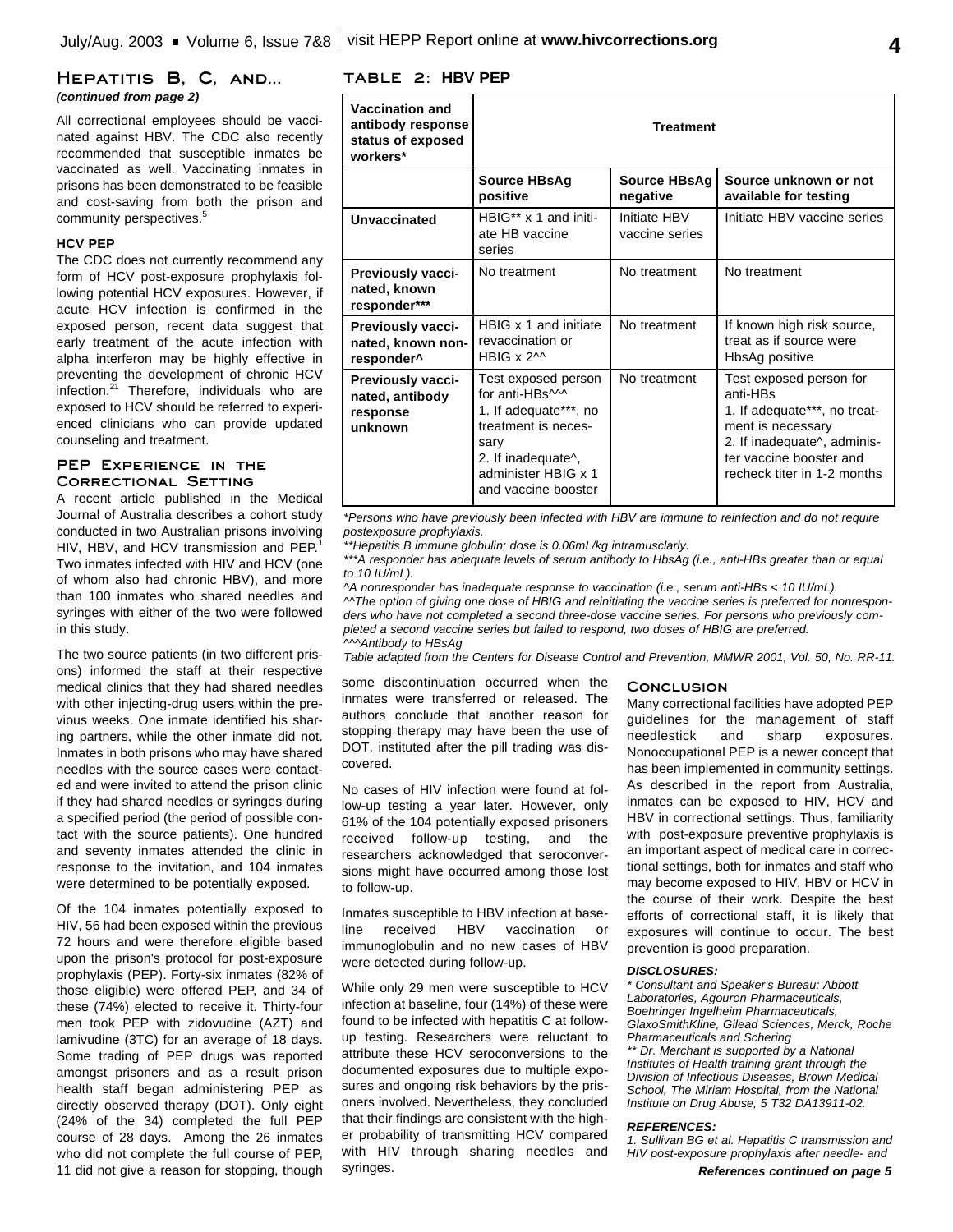# HEPATITIS B, C, AND... | **HEPPIGRAM**<br>(continued from page 4)

*syringe-sharing in Australian prisons. Australian Medical Journal 178: 546-549, 2003.*

*2. Bamberger, et al. PEP for HIV infection following sexual assault. Am J Med. 1999;106:323-6. 3. Maruschak L. HIV in Prisons, 2000. Bureau of Justice Statistics Bulletin. US Department of Justice. October 2002.*

*4. Hammett TM, Harmon P, Rhodes W. The Burden of Infectious Disease Among Inmates of and Releasees From US Correctional Facilities, 1997. American Journal of Public Health 2002;92(11):1789-1794. 5. Centers for Disease Control and Prevention. Prevention and control of infections with hepatitis viruses in correctional settings. MMWR 2003; 52 (No. RR-1).*

*6. Goldstein A. MD Prison Infection Rate High. Washington Post. May 7, 2003;B01.*

*7. Centers for Disease Control and Prevention. Management of Possible Sexual, Injecting-Drug-Use, or Other Nonoccupational Exposure to HIV, Including Considerations Related to Antiretroviral Therapy. MMWR 1998;50(No. RR-17):1-14.*

*8. Centers for Disease Control and Prevention. Updated U.S. Public Health Service Guidelines for the Management of Occupational Exposures to HBV, HCV, and HIV and Recommendations for*

*Postexposure Prophylaxis. MMWR 2001;50(No. RR-11):1-52.*

*9. Werner BG, Grady GF. Accidental hepatitis-B-surface antigen-positive inoculations: use of e antigen to estimate infectivity. Ann Intern Med 1982;97:367-9. 10. Puro V, Petrosillo N, Ippolito G. Italian Study Group on Occupational Risk of HIV and Other Bloodborne Infections. Risk of hepatitis C seroconversion after occupational exposure in health care workers. Am J Infect Control 1995;23:273-7. 11. Tsai C-C, Emau P, Follis KE, et al. J Virol. 1998;72:4265-73.* 

*12. Blauvelt A. Am J Med. 1997;102:16-20. 13. Cardo, et al. A case-control study of HIV seroconversion in health care workers after percutaneous exposure. NEJM. 1997;337:1485-90.*

*14. Gerberding JL, and Katz MH. Post-exposure prophylaxis for HIV. Adv Exp Med Biol. 1999:458:213-2. 15. Rey, et al. Post-exposure prophylaxis after occupational and non-occupational exposures to HIV: an overview of the policies implemented in 27 European countries. AIDS Care. 2000;12(6)695-701.) 16. AIDS Institute. HIV prophylaxis following sexual assault: guidelines for adults and adolescents. New York, NY: AIDS Institute, New York State Department of Health, 1998. Merchant RC, Mayer KH, and Browning CA. Nonoccupational HIV post-exposure prophylaxis task force. Nonoccupational HIV postexposure prophylaxis guidelines for Rhode Island health care practitioners. Providence, RI: Brown University AIDS Program and Rhode Island*

*Department of Health, 2002.*

*17. Myles JE and Bamberger J. Offering HIV prophylaxis following sexual assault: recommendations for the state of California. California HIV postexposure prophylaxis after sexual assault task force, 2001. 18. Commonwealth of Massachusetts Department of Health. Clinical Advisory: HIV prophylaxis for nonoccupational exposures. Boston, MA: Department of Health, Commonwealth of Massachusetts, 2000. 19. Merchant RC, Mayer KH, and Browning CA. Nonoccupational HIV post-exposure prophylaxis task force. Nonoccupational HIV post-exposure prophylaxis guidelines for Rhode Island health care practitioners. Providence, RI: Brown University AIDS Program and Rhode Island Department of Health, 2002.) 20. Centers for Disease Control and Prevention. Sexually transmitted diseases treatment guidelines 2002. MMWR. 2002;51(RR-6).*

*21. Jaeckel, E, Cornberg, M, Wedemeyer, H, Santantonio, T, Mayer, J, Zankel, M, et al. Treatment of acute hepatitis C with interferon alfa-2b. N Engl J Med 2001, 345:14521457.*

### **Management of Occupational Blood Exposure**

- **1. Provide immediate care to the exposure site.**
	- Wash wounds and skin with soap and water.
	- $\bullet$  Flush mucous membranes with water.

### **2. Determine risk associated with exposure by**

- w type of fluid (e.g., blood, visibly bloody fluid, other potentially infectious fluid or tissue, and concentrated virus) and
- \* type of exposure (i.e., percutaneous injury, mucous membrane or nonintact skin exposure, and bites resulting in blood exposure).

### **3. Evaluate exposure source.**

- Assess the risk of infection using available information.
- Test known sources for HBsAg, anti-HCV, and HIV antibody (consider using rapid testing).
- For unknown sources, assess risk of exposure to HBV, HCV, or HIV infection.
- \* Do not test discarded needles or syringes for virus contamination.

### **4. Evaluate the exposed person.**

\* Assess immune status for HBV infection (i.e., by history of hepatitis B vaccination and vaccine response).

### **5. Give PEP for exposures posing risk of infection transmission.**

- HBV: See Table 2 (page 4).
- HCV: PEP not recommended.
- HIV: See Table 1 (page 2).
	- Initiate PEP as soon as possible, preferably within hours of exposure.
	- Offer pregnancy testing to all women of childbearing age not known to be pregnant.
	- \* Seek expert consultation if viral resistance is suspected.
	- Administer PEP for four weeks if tolerated.

### **6. Perform follow-up testing and provide counseling.**

• Advise exposed persons to seek medical evaluation for any acute illness occurring during follow-up.

### **HBV exposures**

\* Perform follow-up anti-HBs testing in persons who receive hepatitis B vaccine.

- Test for anti-HBs 1-2 months after last dose of vaccine.
- Anti-HBs response to vaccine cannot be ascertained if HBIG was received in the previous 3-4 months.

### **HCV exposures**

• Perform baseline and follow-up testing for anti-HCV and alanine

- aminotransferase (ALT) 4-6 months after exposures.
- Perform HCV RNA at 4-6 weeks if earlier diagnosis of HCV infection desired.

• Confirm repeatedly reactive anti-HCV enzyme immunoassays (EIAs) with supplemental tests.

### **HIV exposures**

• Perform HIV-antibody testing for at least 6 months postexposure (e.g., at baseline, 6 weeks, 3 months, and 6 months).

• Perform HIV antibody testing if illness compatible with an acute retroviral syndrome occurs.

- Advise exposed persons to use precautions to prevent secondary transmission during the follow-up period.
- Evaluate exposed persons taking PEP within 72 hours after exposure and monitor for drug toxicity for at least 2 weeks.
- Monitor patients for signs of acute retroviral syndrome. In the event that acute retroviral syndrome occurs, patients should begin immediate antiretroviral therapy.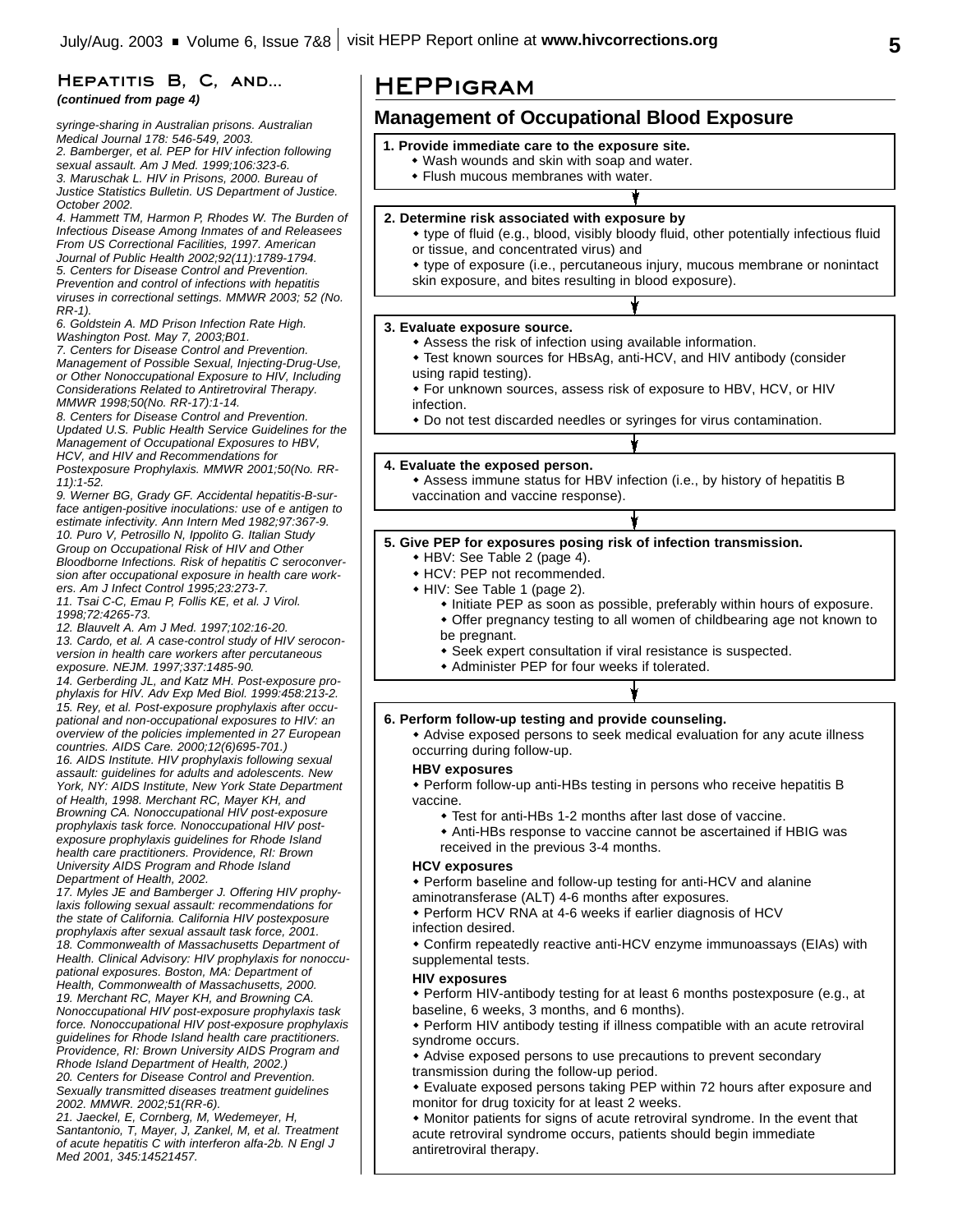# **Ask the Expert**

### **Case Study: Post-Exposure Prophylaxis for a Sexually Assaulted Male Inmate**

*Case presentation by Stephen Tabet\*, M.D., M.P.H., Assistant Professor of Medicine, University of Washington, and Director, Northwest Correctional Medicine Education Program. Case discussion by Chris Behrens\*\*, M.D., Medical Program Director, Northwest AIDS Education & Training Center, University of Washington. A collaboration with the Northwest AIDS Education and Training Center, with Stephen Tabet, M.D., and Kate Willner, trainer.*

**Case:** An inmate reports being raped (anally penetrated) by another inmate and is sent to a local emergency department (ED) within two hours after the assault. The assaulted inmate denies any past or current injection drug use (IDU) or sex with men (except the assault) and recently tested negative for HIV infection; the hepatitis B virus (HBV) and hepatitis C virus (HCV) serostatus is unknown. The assailant is a previous injection drug user. He is known to have chronic HBV and HCV infection, however his HIV status is unknown.

### **Discussion:** *What should the emergency department physician initially do with the assaulted inmate?*

The ED physician should first ensure that the assaulted inmate is medically stable. This includes ruling out ongoing bleeding or colonic perforation from the assault. Any mucosal or skin tears should be promptly irrigated in sterile fashion. A forensics examination kit can be used to collect specimens that may be required for legal evidence of the assault, but this should not delay decontamination procedures.

### *What type of testing should be done, and when?* **Initial Tests**

Initial serology testing: Baseline serum testing of the assaulted inmate for antibodies to HIV and HCV is indicated, as well as a battery of HBV tests to establish his HBV status (immune, non-immune, or chronically infected). The HBV tests should include hepatitis B surface antibody (HBsAb), hepatitis B surface antigen (HBsAg), and hepatitis B core antibody (HBcAb). These tests should be performed before HBV postexposure prophylaxis (PEP) is administered.

*Baseline labs:* A baseline complete blood count (CBC), an electrolyte panel, and liver function tests should also be performed if the assaulted inmate is to begin antiretroviral prophylaxis against HIV.

*Cultures:* Rectal cultures should be obtained for gonorrhea and chlamydia. Testing of the source inmate or patient should be performed, if possible (consent may be required), and should include HIV antibody testing, a serum rapid plasma reagin (RPR) to screen for syphilis, and gonorrhea and chlamydia testing (by urine ligase chain reaction [LCR] testing). Any genital lesions present on the source patient should be cultured as well.

### **Follow-up Tests**

*HIV:* Follow-up HIV antibody testing for the assaulted inmate is indicated if the source patient is tested and found to be infected with HIV, or if the source patient cannot be tested for HIV. Some clinicians might argue in favor of performing this follow-up testing on the assaulted inmate even if the source patient tests negative for HIV at the time of the exposure, given the theoretical possibility that the source patient could be in the "window period" of acute HIV infection prior to antibody seroconversion.

HIV antibody testing performed at six weeks, three months, and six months is a reasonable schedule for follow-up testing and is recommended for occupational percutaneous exposures to HIV.<sup>1</sup> Case reports of delayed HIV seroconversion in health care personnel who became coinfected with HIV and HCV from percutaneous exposures $^{2,3}$ have prompted recommendations to consider HIV antibody testing at 12 months post-exposure in health care personnel who contract HCV from co-infected patients. $4$  If it is established that the source patient in this case is co-infected with HCV and HIV, and the assaulted inmate contracts HCV from the exposure, it would be reasonable to apply this reasoning to the present case, and perform HIV antibody testing at 12 months as well. HIV RNA polymerase chain reaction (PCR) testing ("viral load") would be indicated only if the source patient is found to be HIV-infected and the assaulted inmate develops signs and symptoms consistent with acute HIV infection.

If the assaulted inmate initiates antiretroviral PEP for HIV, as recom-

mended below, then follow-up CBC, electrolyte panel, and liver function tests should be performed two weeks later to monitor potential medication-related toxicities.

*Hepatitis B:* If baseline HBV serologies suggest that the assaulted inmate is 1) currently not infected with hepatitis B; and 2) not immune to hepatitis B infection, then follow-up testing for hepatitis B seroconversion is indicated. Specific guidelines for this scenario are lacking, but a reasonable approach would be to test for HBsAg periodically. A recommended schedule is six weeks, twelve weeks, and six months, the same schedule that would be followed for HIV antibody testing, and as suggested by any clinical signs/symptoms of acute hepatitis.

*Hepatitis C:* Follow-up testing will be required for HCV, though sexual exposure does not appear to be an efficient mechanism for transmitting HCV. The Centers for Disease Control and Prevention (CDC) recommends testing for hepatitis C antibody four to six months following percutaneous occupational exposure, and this would be a reasonable standard to use in this case. Simultaneous alanine aminotransferase (ALT) testing can be performed, though this is a less reliable marker of HCV infection. If hepatitis C antibody seroconversion occurs, referral for further testing and medical management is indicated, which would include a HCV viral load for confirmatory testing and a discussion of treatment options if the inmate develops chronic hepatitis C infection.

### *Would you recommend PEP? Why or why not?*

I would recommend PEP for HIV and HBV in this situation. Empiric treatment of possible gonorrhea and chlamydia infection should also be considered.

### **Rationale for HIV PEP**

I would consider the source patient (the assailant) to be at high risk for HIV infection given he is known to be infected with both HBV and HCV, both of which share similar routes of transmission as HIV (sex and IDU). For the assaulted inmate, this type of exposure itself is very high risk: a single act of unprotected receptive anal intercourse involving an HIV-infected source patient carries a risk estimated at 1-2% for HIV transmission.<sup>5</sup> Furthermore, this case involved rape, and the violence associated with acts of rape often results in tearing of the rectal mucosa, which could be expected to further elevate the risk of HIV transmission.

### **Treatment Recommendations**

I would recommend an expanded three-drug PEP regimen such as zidovudine + lamivudine + nelfinavir (AZT + 3TC + NFV). I suggest the nucleoside backbone of AZT + 3TC because AZT has demonstrated efficacy for PEP in the setting of health care workers who have sustained percutaneous needlestick injuries.<sup>6</sup> As we have no conclusive evidence regarding the efficacy of PEP for sexual exposures in humans, we can only extrapolate from what is known about PEP for occupational exposures. We add 3TC because PEP regimens generally include at least two drugs and because 3TC is generally very well tolerated. The addition of a third drug in this case, such as NFV, is a bit more controversial. We actually have no evidence that adding a third drug to a standard two-drug PEP regimen offers any added protection against HIV infection, even in the setting of an occupational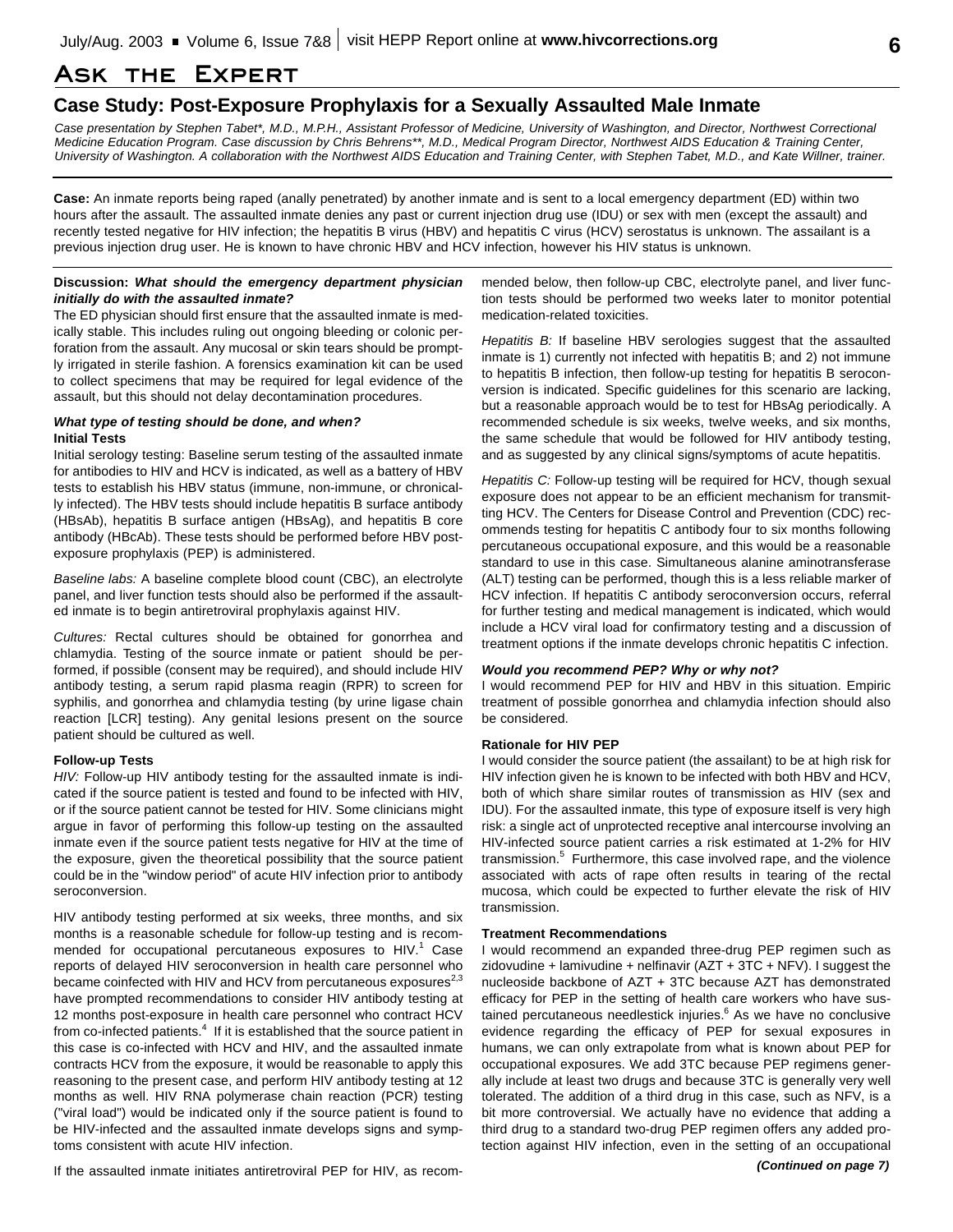### **Case Study...** *(continued from page 6)*

percutaneous exposure; furthermore, adding a third agent generally adds more potential for antiretroviral medication-related toxicities.<sup>7</sup>

On the other hand, drawing from our experience in treating chronic HIV infection, we recognize that three agents may be more effective than two in suppressing HIV infection, and NFV is a relatively benign protease inhibitor whose main side effect - diarrhea - can generally be controlled with anti-diarrheal agents. Hence, I would recommend a three-drug PEP regimen, while recognizing the relative paucity of evidence to support this recommendation. Should the patient experience intolerable side effects from the NFV, discontinue this agent, and substitute either a different third agent, for example indinavir (IDV), or simply continue the basic AZT/3TC regimen without a third agent.

Ideally, the source patient would be tested for HIV infection. Should he test negative, PEP for the assaulted inmate should be discontinued. If the source patient tests positive, however, PEP should be continued for a total of 28 days, followed by periodic HIV antibody testing as outlined above.

### **HBV PEP**

Because the source patient is known to have chronic hepatitis B infection, this exposure places the assaulted inmate at risk of contracting hepatitis B, unless he is already immune. However, we currently have no evidence that he is immune to hepatitis B. I would therefore recommend HBV PEP, including 1) hepatitis B immune globulin (HBIG); and 2) initiation of the HBV vaccination series. Each should be given as soon as possible (though after baseline hepatitis B serologies are drawn, as outlined above). These two injections can be administered simultaneously but they should be administered at different sites on the body. It is believed, based on evidence from postpartum neonatal prophylaxis studies to prevent vertical transmission<sup>8,9</sup> that the addition of HBV vaccination to the use of HBIG following potential exposure to HBV further reduces the risk of HBV infection. This is the same management that would be indicated for an unvaccinated health care worker who has sustained a percutaneous occupational exposure to a patient with chronic HBV infection.<sup>10</sup> If baseline hepatitis B serologies indicate that the assaulted inmate is not immune to hepatitis B infection, the vaccination series should be continued. Six to eight weeks after the last injection of this three-shot vaccination series, a surface antibody titer can be checked to see if the vaccine elicited a protective antibody response.

### **HCV PEP**

There is currently no recommended post-exposure prophylaxis to prevent HCV infection. Recent data suggest that early treatment (within four months) of acute hepatitis C infection with interferon may substantially increase the likelihood of successful eradication over that historically seen with treatment of chronic hepatitis C infection.<sup>11</sup> For this reason, some clinicians might favor screening the exposed patient with HCV RNA PCR (viral load) tests periodically, e.g. on a monthly basis, and initiating interferon therapy if HCV viremia is detected. However, given the potential toxicity of interferon, the fact that a significant minority of patients spontaneously clear HCV viremia without therapy, and the possibility that waiting for six months may not jeopardize a favorable response to treatment, other clinicians might favor simply screening six months following the exposure. More evidence is needed before definitive recommendations can be made regarding early screening and treatment of acute hepatitis C infection.

### **Gonorrhea and Chlamydia PEP**

It may be appropriate to offer treatment for gonorrhea and chlamydia to the assaulted inmate, especially if physical examination of the assailant suggests the presence of either of these sexually transmitted diseases. If, however, the source patient can be tested for these infections, it would also be reasonable to defer the treatment decision until the results of these tests are known, given that follow-up care of the assaulted inmate can be guaranteed in this setting.

As the above case illustrates, the management of exposures to infectious pathogens involving considerations of PEP can be complex. Clinicians are reminded of telephone consultation services such as the National Clinicians' Post-Exposure Prophylaxis Hotline (PEPline), available 24 hours a day/7 days a week, at 1-888-HIV-4911.

#### *DISCLOSURES:*

*\*Nothing to disclose.*

*\*\* Speaker's Bureau, GlaxoSmithKline.*

#### *REFERENCES:*

*1. Centers for Disease Control and Prevention. Updated U.S. Public Health Service Guidelines for the Management of Occupational Exposures to HBV, HCV, and HIV and Recommendations for Postexposure Prophylaxis. MMWR 2001;50(No. RR-11).*

*2. Ridzon R, Gallagher K, Ciesielski C, et al. Simultaneous transmission of human immunodeficiency virus and hepatitis C virus from a needle-stick injury. N Engl J Med 1997;336:919-22.*

*3. Ciesielski CA, Metler RP. Duration of time between exposure and seroconversion in healthcare workers with occupationally acquired infection with human immunodeficiency virus. Am J Med 1997;102(suppl 5B):115-6. 4. Centers for Disease Control and Prevention. Updated U.S. Public Health Service Guidelines for the Management of Occupational Exposures to HBV, HCV, and HIV and Recommendations for Postexposure Prophylaxis. MMWR 2001;50(No. RR-11).*

*5. Am J Epidemiology 1999;150:306-311.*

*6. Cardo, DM, et al. A case-control study of HIV seroconversion in health care workers after percutaneous exposure. NEJM 1997;337:1485-90.*

*7. Puro V et al., Short-term toxicity and discontinuation of antiretroviral post-exposure prophylaxis. 9th Conference on Retroviruses and Opportunistic Infections, Seattle, February 2002, Abstract 478-M.*

*8. Beasley RP, Hwang L-Y, Lee G C-Y, et al. Prevention of perinatally transmitted hepatitis B virus infections with hepatitis B immune globulin and hepatitis B vaccine. Lancet 1983;2:1099-102.*

*9. Stevens CE, Toy PT, Tong MJ, et al. Perinatal hepatitis B virus transmission in the United States: prevention by passive-active immunization. JAMA 1985;253:1740-5.*

*10. Centers for Disease Control and Prevention. Updated U.S. Public Health Service Guidelines for the Management of Occupational Exposures to HBV, HCV, and HIV and Recommendations for Postexposure Prophylaxis. MMWR 2001;50(No. RR-11).*

*11. Jaeckel E, Cornberg M, Wedemeyer H et al. Treatment of Acute Hepatitis C with Interferon Alfa-2b. New England Journal of Medicine 2001;345:1452-57.*

### **PEP Phone and Internet Resources**

\* **PEPline: National Clinicians' Post-exposure Prophylaxis Hotline:** 1-888-448-4911

w **CDC Guidelines on HIV, HBV, and HCV Occupational PEP:** www.cdc.gov/mmwr/preview/mmwrhtml/rr5011a1.htm

- **+ CDC Public Health Statement on Nonoccupational PEP:** www.cdc.gov/mmwr/preview/mmwrhtml/00054952.htm
- $\bullet$  National Institute for Occupational Safety and Health: www.cdc.gov/niosh/topics/bbp/
- $*$  National HIV/AIDS Clinicians' Consultation Center, PEP **Resources:** www.ucsf.edu/hivcntr/resources/pep/
- **\* CDC Nonoccupational HIV PEP Registry:**

www.hivpepregistry.org

w **Nonoccupational HIV PEP Guidelines for RI Health Care Practitioners (Brown University AIDS Program and the RI Department of Health):**

http://www.brown.edu/Departments/BRUNAP/npepguid

\* NY State Occupational and Sexual Assault PEP Guidelines: www.hivguidelines.org/public\_html/center/clinical-guidelines/ pep\_guidelines/pep\_guidelines.htm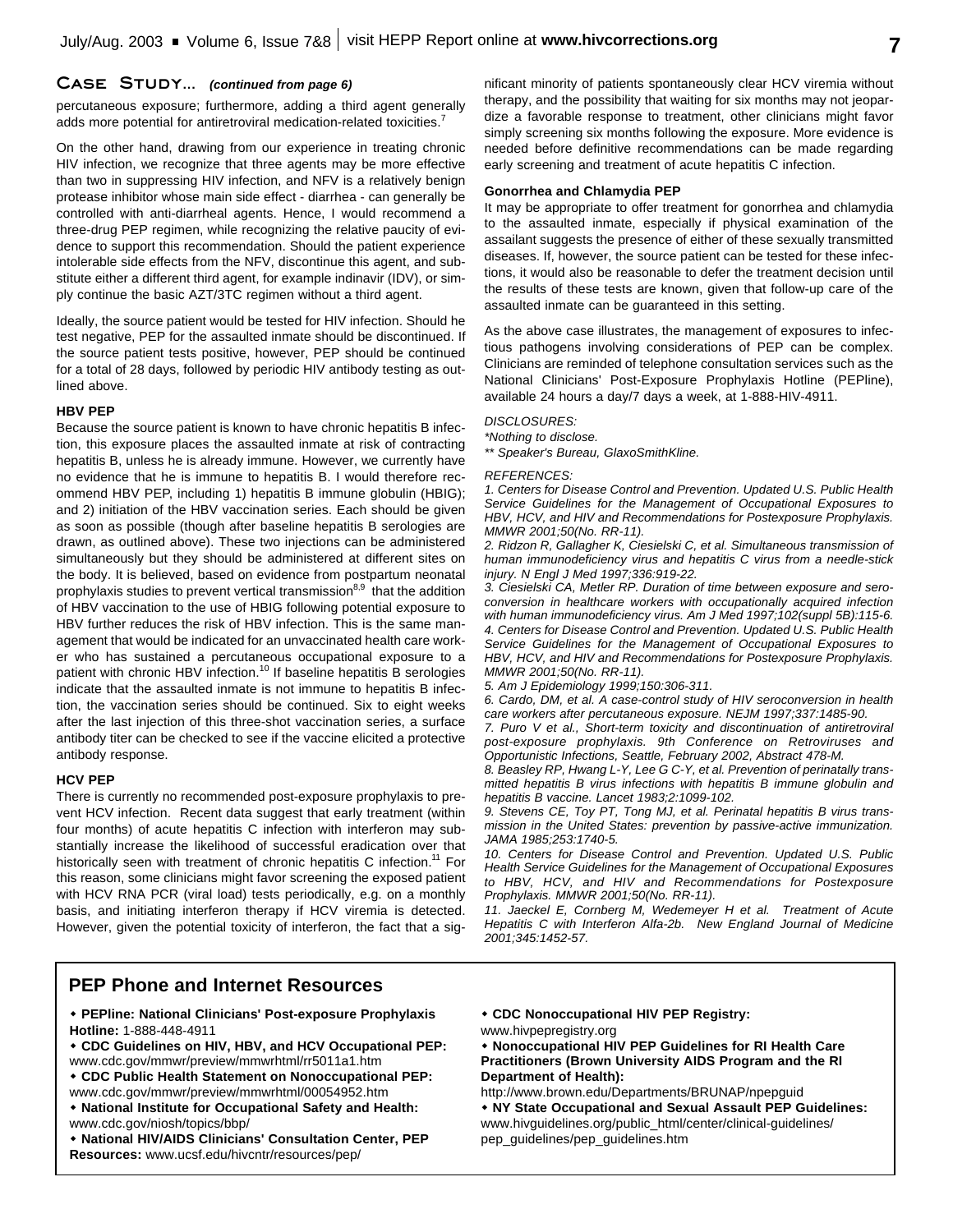# **Save the** DATES

**American Correctional Association Summer Conference** *August 9-14, 2003 Nashville, Tennessee* Call: 800-222-5646, ext. 1922 Visit: www.aca.org/conventions/ conventions\_2003\_summer.htm

### **3rd Annual Intensive Review in Correctional Medicine**

Sponsored by the Correctional Medicine Institute (CMI), the Society for Correctional Physicians (SCP), and Johns Hopkins Univ. *September 4-6, 2003 Baltimore, Maryland* Baltimore Marriott Waterfront Hotel Call: 410-955-2959 Email: cmenet@jhmi.edu Visit: www.hopkinscme.org/cme/ events/correc03.html

### **43rd Interscience Conference on Antimicrobial Agents and Chemotherapy (ICAAC)** *September 14-17, 2003 Chicago, Illinois* Call: 202-737-3600 Email: icaac@asmusa.org Visit: www.icaac.org/ICAAC.asp

### **The U.S. Conference on AIDS**

Sponsored by the National Minority AIDS Council *September 18-21, 2003 New Orleans, Louisiana* Call: 202-483-6622 Visit: www.nmac.org

### **HIV Minifellowship for Correctional Health Care Providers**

Sponsored by the Univ. of Texas Medical Branch and HEPP Report, Brown Univ. *September 22-24, 2003 Providence, Rhode Island* Call: 409-747-8769 Email: pwelsh@utmb.edu

> **National Conference on Correctional Health Care** *October 4-8, 2003 Austin, Texas* Call: 773-880-1460 Visit: www.ncchc.org

**41st Annual Meeting of Infectious Disease Society of America (IDSA)** *October 9-12, 2003 San Diego, California* Call: 703-299-0200 Email: info@idsociety.org Visit: www.idsociety.org

# **Inside News**

**FDA Approves Atazanavir, First Once-Daily PI** The FDA has approved Bristol-Myers Squibb's (BMS) protease inhibitor Reyataz (atazanavir), the first once-daily protease inhibitor (PI). The once-a-day dose of two pills should be taken with food. Unlike other PIs, atazanavir (ATZ) does not appear to cause a rise in cholesterol. However, atazanavir can cause hyperbilirubinemia leading to jaundice or scleral icterus in up to 24% of patients. This abnormality disappears when patients stop taking ATZ, and, according to the FDA, does not appear to be associated with liver injury. BMS said ATZ will be available in July, but did not disclose a price, saying only that it would be competitive with other PIs. *Associated Press, 6/20/03*

### **Patient History Card Available to HIV-infected Inmates**

Boehringer Ingelheim Pharmaceuticals, in conjunction with several leading correctional physicians, has launched the Patient History Card, designed to help HIV-infected inmates manage and monitor their HIV care both within prison and on the outside. The card enables patients to record current medications, viral loads, CD4+ counts, weight, drug allergies, vaccinations and other information. "We designed the Patient History Card as a foldable, wallet-sized card so that HIV-positive inmates can carry it with them at all times," said David Wohl, MD, assistant professor of medicine at the University of North Carolina, who helped design the card. Patient names and the words "HIV" and "AIDS" do not appear anywhere on the cards. Cards are available free of charge to all correctional facilities in the US by calling 1-877-933-4310 ext. 9527 or 9551. *PRNewswire, 6/12/03*

### **Save the Date: "Texas" Minifellowship**

The annual HIV Minifellowship for Correctional Health Care Providers will be held in Providence, Rhode Island, on September 22, 23, and 24. Sponsored by the University of Texas Medical Branch and HEPP Report, the conference will feature discussions by leading correctional care providers and infectious disease specialists. Topics will include HIV epidemiology, opportunistic infections, HIV/HCV co-infection, mental health issues, guidelines for initiating and modify-

### ing ARV, and ethical issues. Call 409-747-8769 or email pwelsh@utmb.edu to register.

### **Enfuvirtide (Fuzeon) Effective in Patients with Drug Resistance**

Roche and Trimeris's new antiretroviral, Fuzeon (enfuvirtide or T-20) doubles the chances that an HIV-infected patient who has developed drug resistance can achieve undetectable levels of the virus, according to two studies published in the May 29, 2003 issue of the New England Journal of Medicine (NEJM). The NEJM published results from the T-20 vs. Optimized Regimen Only Study 1 (TORO 1) and T-20 vs. Optimized Regimen Only Study 2 (TORO 2). T-20 is administered via twice daily subcutaneous injections. *NEJM, 5/29/03*

### **Court: NY State Did Not Improperly Deny Inmate Treatment for HCV**

The appellate division of the NY State Supreme Court ruled that state prison administrators did not improperly deny an inmate treatment for hepatitis C, largely because the inmate failed to undergo the substance abuse treatment prerequisite and continued to abuse illegal drugs while in prison. While the inmate argued that refusal to supply him with treatment constituted cruel and unusual punishment, the court said that the inmate didn't prove that there was "deliberate indifference" on the part of prison officials, and that the substance abuse program was a "reasonable" prerequisite. *Associated Press, 6/23/03*

### **New Antibiotic Appears Effective Against MDR TB**

The antibiotic linezolid (Zyvox) may be an effective treatment for some strains of multidrug resistant (MDR) tuberculosis (TB). Linezolid was used to treat four people at New York City's Bellevue Hospital who were infected with MDR TB when all other available therapies failed to improve the patients' health. The patients took linezolid twice a day for 9-33 months, and four patients also received interferon gamma three times a week. Following treatment, there was no sign of TB in patients' sputum. The NYU physicians who presented the cases at the 99th International Conference of the American Thoracic Society in Seattle said further studies are needed to confirm their case reports. *CDC Prevention News Update, 6/11/03*

# **Resources**

### **Tuberculosis: First Revised Guidelines Issued Since 1994**

*www.cdc.gov/mmwr/preview/mmwrhtml/ rr5211a1.htm*

*www.thoracic.org/adobe/statements/treattb.pdf* The American Thoracic Society, CDC, and the Infectious Diseases Society of America have released their first completely revised TB prevention, control, diagnosis and treatment guidelines since 1994. The jointly developed guidelines, first published in 1971, are intended to advise public health programs and health care providers on all aspects of the clinical and public health management of TB in low-incidence countries. The new guidelines focus on the latest aspects of therapy,

including drug administration, fixed-dose combination preparations, monitoring and managing adverse effects, and drug interaction.

### **HIV Inmate Education Newsletter**

CorrectHELP publishes a brief, easy-to-read newsletter with HIV information for patient/ inmates four times a year, suitable for distribution in custody. For more information and to receive copies contact Ron Snyder at ron@correcthelp.org or 323.822.3830.

**New Quality Assurance Guidelines** for Testing Using the OraQuick Rapid HIV-1 Antibody Test www.cdc.gov/hiv/rapid\_testing/materials/QA\_ Guidlines\_OraQuick.pdf